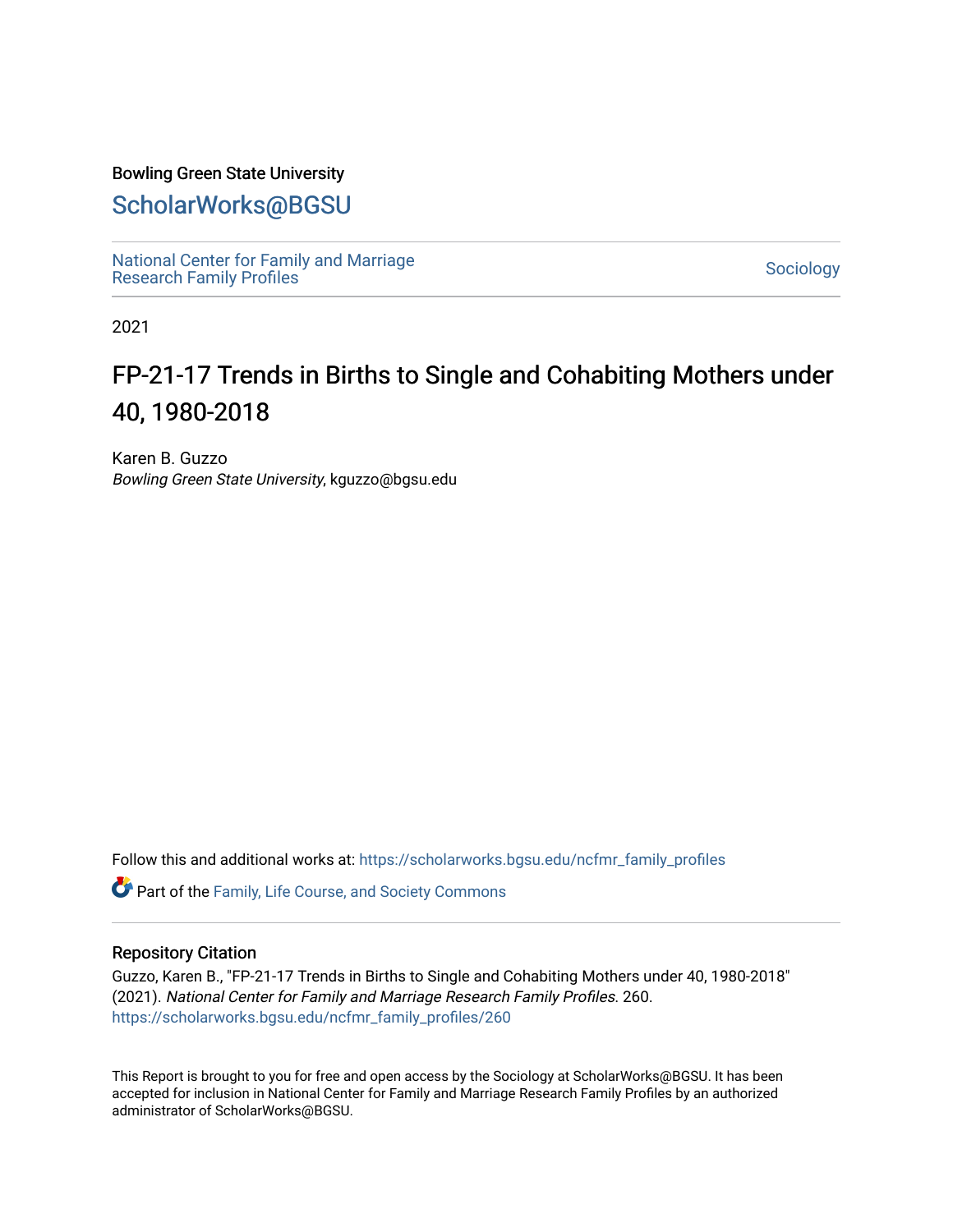### Family Profile No. 17, 2021 Trends in Births to Single and Cohabiting Mothers under 40, 1980-2018 Author: Karen Benjamin Guzzo

After increases in the proportion of births occurring outside of marriage during the latter half of the 20<sup>th</sup> century into the early 2000s, the overall share has leveled off over the past decade, at roughly four in ten births (Martin et al., 2021). Much of the change in nonmarital childbearing was due to increases in births to cohabiting mothers (FP-15-03). Using data from several cycles of the National Survey of Family Growth (NSFG), this profile shows trends in the shares of births to single and cohabiting mothers under the age of 40 since the early 1980s, updating profiles FP-15-03 and FP-17-04.

#### **Changes in the Shares of Births to Single and Cohabiting Mothers under Age 40**

- Between 1980-84 and 2005-09, the share of all births occurring to unmarried mothers more than doubled from 21% to 43%. Since then, it has declined slightly but remained at just over four in ten births.
- The share of all births that were to single mothers (those who are not living with a cohabiting partner) changed little since the 1980s, fluctuating from 15-18% between 1980- 84 and 2014-2018. Conversely, the share of all births to cohabiting women quadrupled – growing from 6% to 26%. •
	- o In the early 1980s, seven in ten nonmarital births were to single mothers.
	- o In 2014-2018, less than four in ten nonmarital births were to single mothers.

Figure 1. Changes in the Shares of Births to Single and Cohabiting Mothers Under Age 40 Among All Births



Sources: 1980-1984, Bumpass & Lu (2000) using 1987/88 NSFH; 1990-1994 & 1997-2001, Kennedy & Bumpass (2008) using 1995 and 2002 cycles of the NSFG; 2005-2009, NCFMR analyses using the 2006/10 NSFG; 2010-2014, NCFMR analyses using an appended 2011/15 NSFG data file; 2014-2018, NCFMR analyses of 2015/19 NSFG data file. 1980-1984 1990-1994 1997-2001 2005-2009 2010-2014 2014-2018

#### **Changes in the Shares of Births to Single and Cohabiting Mothers under Age 40 by Race/Ethnicity**

Figure 2. Changes in the Shares of Births to Single and Cohabiting Mothers Under Age 40 Among All Births by Race/Ethnicity



Sources: 2005-2009, NCFMR analyses using the 2006/10 NSFG; 2010-2014, NCFMR analyses using an appended 2011/15 NSFG data file; 2014-2018, NCFMR analyses of 2015/19 NSFG data file. 1

<sup>1</sup>Race/ethnicity categorization changed across NSFG cycles; we show only the periods for which the measures are consistent across cycles.

The shares of all births to unmarried women varied across race/ethnic groups, with the highest levels among Black mothers and the lowest among White mothers.<sup>1</sup>

- Among Black mothers, the share of all births to unmarried mothers rose from 76% in 2005-2009 to 79% in 2010- 2014 before declining to 70% in 2014- 2018.
- Both Hispanic and "Other" race mothers exhibited a decline in the share of births that were nonmarital.
- The share of all births that were nonmarital fell slightly from 2005-2009 to 2010-2014 for White mothers (from 30% to 28%) before rising to 32% in 2014-2018.
- For Hispanic, White, and "Other" race mothers, the majority of nonmarital births were to cohabitors; for Black mothers, the majority of nonmarital births were to single mothers.